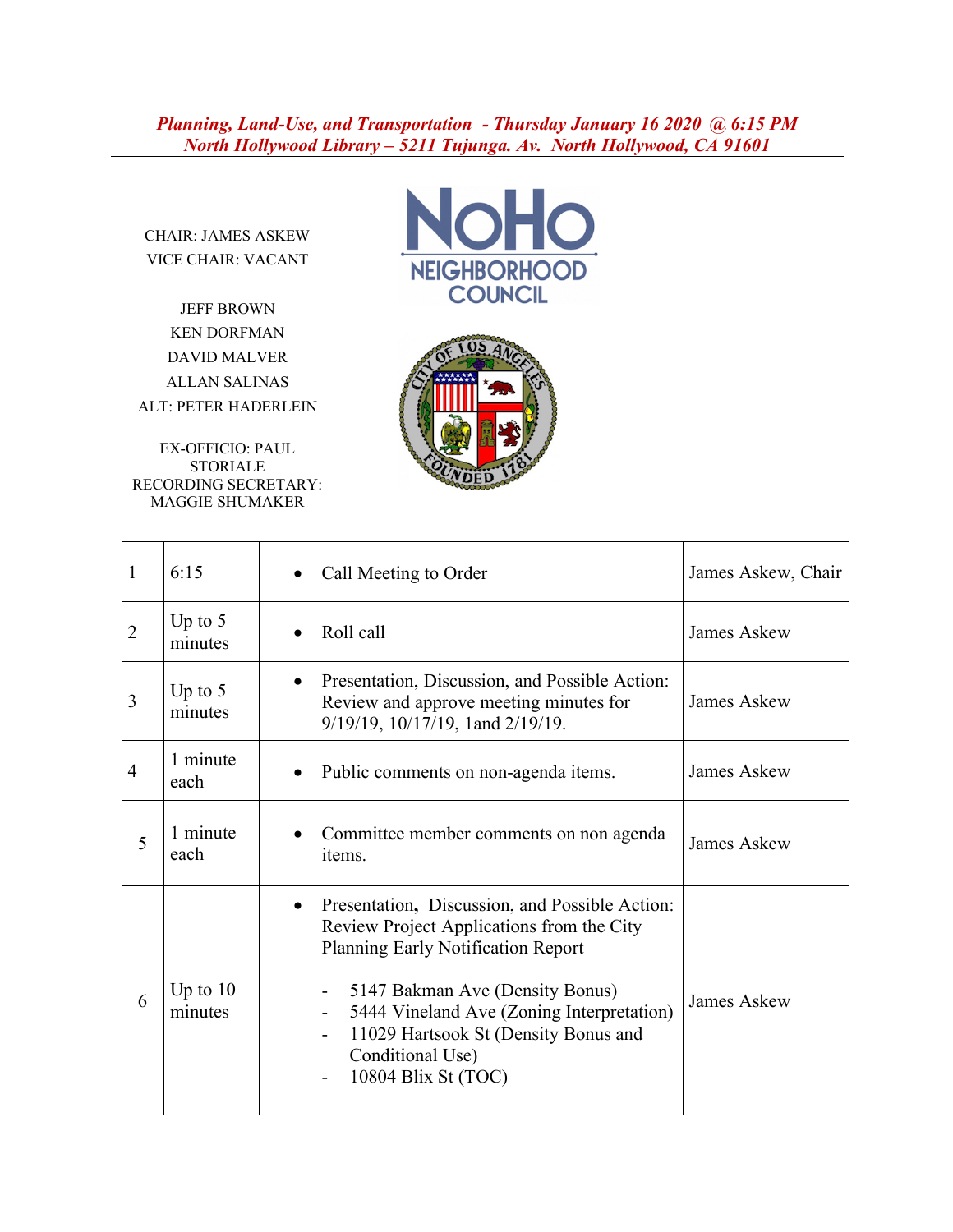| 7  | Up to $5$<br>minutes       | Presentation, Discussion, and Possible Action:<br>Select a new Vice Chair for the PLUT<br>Committee.                                                                                                                                                                                                                                                                                         | <b>James Askew</b>              |
|----|----------------------------|----------------------------------------------------------------------------------------------------------------------------------------------------------------------------------------------------------------------------------------------------------------------------------------------------------------------------------------------------------------------------------------------|---------------------------------|
| 8  | Up to $10$<br>minutes      | Presentation, Discussion, and Possible Action:<br>Proposal to submit a CIS in favor of Council<br>File 19-0604, an ordinance to bar idling<br>vehicles.<br>https://cityclerk.lacity.org/lacityclerkconnect/in<br>dex.cfm?fa=ccfi.viewrecord&cfnumber=19-<br>0604                                                                                                                             | Peter Haderlein                 |
| 9  | Up to $15$<br>minutes      | Presentation, Discussion, and Possible Action:<br>$\bullet$<br>Review changes to SB 50 (The More Homes<br>Act) and draft a letter for review by the full<br>Council stating the NC's position on the bill.<br>https://leginfo.legislature.ca.gov/faces/billText<br>Client.xhtml?bill id=201920200SB50                                                                                        | Peter Haderlein                 |
| 10 | Up to $5$<br>minutes       | Presentation, Discussion, and Possible Action:<br>Write a letter to the business owners and<br>property owners regarding cleanliness issues in<br>the parking lot of 5166 Lankershim Blvd.                                                                                                                                                                                                   | <b>James Askew</b>              |
| 11 | $Up$ to<br><b>5minutes</b> | Presentation, Discussion, and Possible Action:<br>$\bullet$<br>Review letter to Councilmember Paul<br>Krekorian requesting scheduled sidewalk<br>power washing across the Arts District in front<br>of Bars, Restaurants, and Regular Food Vendor<br>Locations. Currently, the NoHo Business<br>Improvement District has limited its monthly<br>cleanup to four hours across the entire BID. | James Askew or<br>Paul Storiale |
| 12 | Up to $5$<br>minutes       | Presentation, Discussion, and Possible Action:<br>The Public Safety committee and the Planning,<br>Land-Use and Transportation committee<br>should work together to create LIGHT UP<br>NOHO, a campaign to bring more light to<br>Magnolia Blvd between Lankershim and<br>Vineland.                                                                                                          | <b>James Askew</b>              |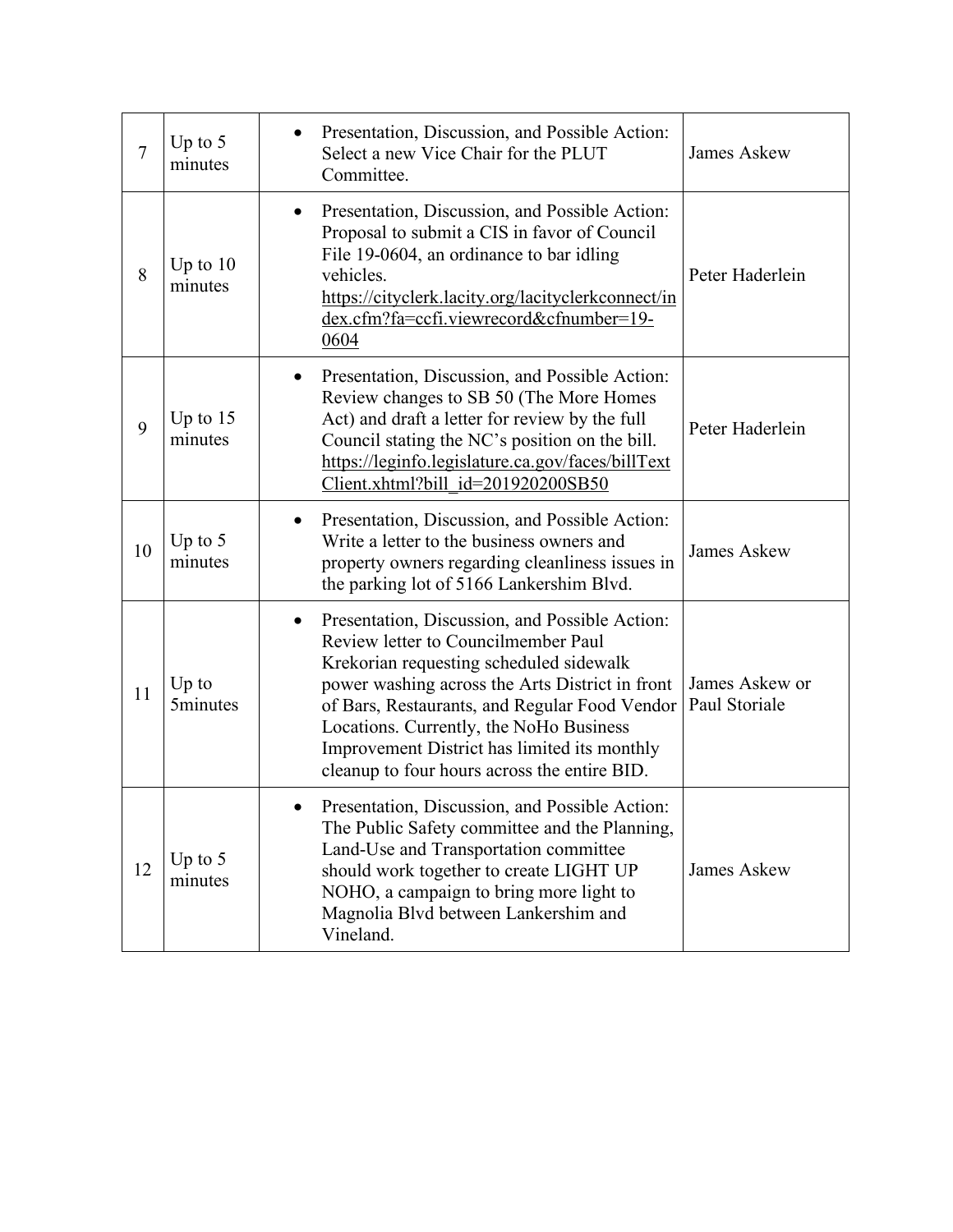| 13 | Up to $5$<br>minutes  | Presentation, Discussion, and Possible Action:<br>To write a letter to Councilmember Paul<br>Krekorian requesting that LADOT, BOE and<br>any and all other relevant agencies initiate a<br>study to determine what traffic calming<br>measures would be appropriate to remediate<br>ongoing safety issues at the intersections of<br>Lankershim/Vineland/Camarillo. | James Askew        |
|----|-----------------------|---------------------------------------------------------------------------------------------------------------------------------------------------------------------------------------------------------------------------------------------------------------------------------------------------------------------------------------------------------------------|--------------------|
| 14 | Up to $10$<br>minutes | Presentation, Discussion, and Possible Action:<br>Review current conditions for developers and<br>generate a list of questions for the committee<br>and/or full NC to ask of developers.                                                                                                                                                                            | <b>James Askew</b> |
| 15 | Up to $5$<br>minutes  | Presentation, Discussion, and Possible Action:<br>Update on Planning 101. Tentative date in<br>early 2020.                                                                                                                                                                                                                                                          | <b>James Askew</b> |
| 16 | Up to $5$<br>minutes  | <b>Transportation Update</b><br><b>Bike Share</b>                                                                                                                                                                                                                                                                                                                   | Rob McGrath        |
| 17 |                       | Presentation: Chair Closing Comments<br>Orange Line Transit Plan Meetings 1/22 in<br>Van Nuys and 1/30 in NoHo                                                                                                                                                                                                                                                      | James Askew        |
| 18 |                       | Meeting adjourned                                                                                                                                                                                                                                                                                                                                                   | <b>James Askew</b> |

## THE FOLLOWING IS IN REGARDS TO ALL BOARD MEETINGS AND COMMITTEE MEETINGS

**PUBLIC INPUT AT ALL MEETINGS** – The public is requested to fill out a "**Speaker Card**" to address the Board on any agenda item before the Board takes an action on an item. Comments from the public on agenda items will be heard only when the respective item is being considered. Comments from the public on other matters not appearing on the agenda that are within the Board's jurisdiction will be heard during the General Public Comment period. Please note that under the Brown Act, the Board is prevented from acting on a matter that you bring to its attention during the General Public Comment period; however, the issue raised by a member of the public may become the subject of a future Board meeting. Public comment is limited to 1 minute per speaker, unless adjusted by the presiding officer of the Board.

**PUBLIC POSTING OF AGENDAS** - NoHo Neighborhood Council agendas are posted for public review as follows:

North Hollywood Regional Library - 5211 Tujunga Blvd. North Hollywood, Ca. 91601

NoHo BID Office – 5026 Lankershim Blvd. North Hollywood, Ca. 91601

www.NoHoNC.org

You can also receive our agendas via email by subscribing to L.A. City's Early Notification

System at http://www.lacity.org/government/Subscriptions/NeighborhoodCouncils/index.htm

**THE AMERICAN WITH DISABILITIES ACT** - As a covered entity under Title II of the Americans with Disabilities Act, the City of Los Angeles does not discriminate on the basis of disability and, upon request, will provide reasonable accommodation to ensure equal access to its programs, services and activities. Sign language interpreters, assistive listening devices and other auxiliary aids and/or services, may be provided upon request. To ensure availability of services, please make your request at least 3 business days (72 hours) prior to the meeting you wish to attend by contacting Paul Storiale, Board President, via email paulstoriale@nohonc.org

**PUBLIC ACCESS OF RECORDS** – In compliance with Government Code section 54957.5, non-exempt writings that are distributed to a majority or all of the board in advance of a meeting may be viewed at our website: NoHoNC.org or at the scheduled meeting. In addition, if you would like a copy of any record related to an item on the agenda, please contact Paul Storiale, Board President, via email paulstoriale@nohonc.org